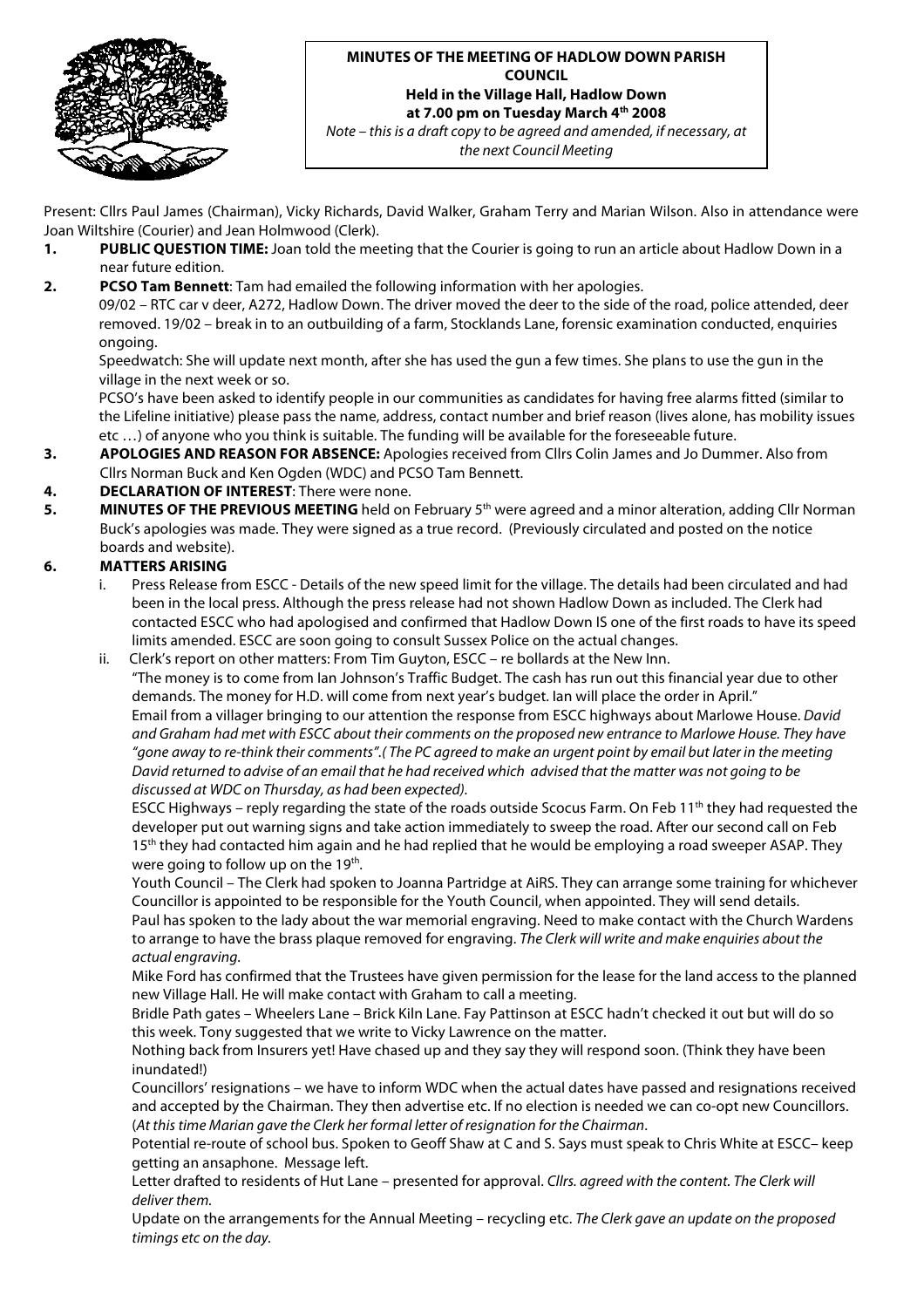iii. Green Lanes. A resident of the village had sent the Clerk some excellent information about Green Lanes. It was agreed that this should make the basis of our letters to ESCC. Tony said to send it to Vicky Lawrence, and it was agreed to send copies to Charles Hendry as well as Tony.

# **7. PLANNING MEETINGS**

A planning meeting was held on February 19<sup>th</sup>. Minutes have been circulated to Councillors, and posted on the village website and notice boards.

# **8. REPORT FROM CLLR. TONY REID, EAST SUSSEX COUNTY COUNCIL**

Tony reported that expenditure had increased by 3.9% with 3.5 expected next year. The Government had granted an increase of 3% (with other counties receiving 2%). A more formal programme was being produced with regards to climate change, with Council buildings trying to reduce their CO2 emissions. It was agreed that master planning was needed. They were also looking at housing. A suggestion of shared services, overheads and resources within County and District Councils was being looked at.

Tony spoke about a deer having been injured and asked for opinions of how such matters should be dealt with. DEFRA are looking into a scheme. A discussion followed. The main agreed that owners of deer, where applicable, should keep them under control.

Paul asked Tony about planning. Tony replied that they are still waiting for the Government to confirm how many homes will have to be built by 2026 and where they will be built. ESCC are making plans for schooling and waste. Tony advised that the new waste depot at Maresfield should be open in late summer.

Paul commented that St Mark's school had received the funding to add another classroom and other related rooms. He thanked Tony for his report and support.

# **9. REPORTS FROM COUNCILLORS (COUNCIL MATTERS AND OUTSIDE BODIES)**

- i. Village Action Plan, Rights of Way, Highways and Footpaths Vicky just commented on the state of the road at Jason's Keep. The Clerk will chase up ESCC..
- ii. Neighbourhood Watch, New Village Hall Working Party and Playing Field Committee Graham had nothing further to report..
- iii. Burial Ground Marian reported that the metal gates were very tatty. Paul also advised that one of the piers had been knocked down. The benches also are in need of some TLC. . Paul will speak to the contractor. Paul also stated that the diocese land was in an appalling state. The Clerk will write to the Church Wardens to ask if the vegetation which is encroaching on to the PC's land could be cut back. The matter of risk to people parking was discussed and it was agreed that anyone parking on the PC's ground was doing so at their own risk.
- iv. Village Hall Management Committee and Parish Emergency Plan Details of the new Chairman of the Village Hall committee, Janet Tourle, were given to the Clerk, who will make contact. Also Eddie Westfield had taken over as Chairman of the Emergency Plan Committee, so the Clerk would forward any correspondence to him.
- v. Wealden Association of Local Councils and Safer Wealden Partnership Cllr. Colin James. No report in Colin's absence.
- **10. BANK RECONCILIATION** The bank statement was checked with the figures presented by the Clerk, agreed and signed by the Chairman.
- **11. OTHER FINANCE MATTERS**: None to report
- **12. ACCOUNTS FOR PAYMENT**: The following were all agreed and cheques signed
	- i. Jean Holmwood. Salary £567.38 and expenses £31.20 = total £598.58
	- ii. Village Hall Hire for Parish Council 2007 8 £250
	- iii. Village Hall Hire for Youth Club 2007 8 £150.
	- iv. Viking stationery £148.60.
	- v. WDC Risk assessment training Day £20. (retrospective)

## **13. CLERK'S MATTERS:**

- i. Hours checked agreed and signed.
- ii. Request to attending a meeting with WDC and Clerks in April to discuss procurement and other items. *Agreed.*
- iii. Request to attend SLCC AGM at Southwater in March. *Agreed*.
- iv. Request to attend SALC meeting at Billingshurst in March. *Agreed.*

### 14. **TRAINING**

i. Details of SALC training sessions to be held in East Sussex in 2008. The Clerk will make further enquiries for the content of the Chairman's day. There will be training available for new Councillors appointed after May.

## **Note. David Walker left the meeting at 8.20 pm**.

- 15 **OTHER MATTERS –** (Advised to the Clerk in advance of the meeting other matters may be discussed but decisions may be deferred to the next meeting)
	- i. From Marian the problem with children having no lockers at school (follow on from the problems with no bus shelters). While the Council agreed with Marian's concern, it was agreed that it was not a matter that the Council could get involved with.
	- ii. From Colin Consideration of contractor's account of £78.58 plus VAT for the repair of the lane adjacent to the Village Hall. The members discussed the matter and agreed to pay half towards it on receipt of a copy of the receipt. They commented that it might have been more favourable if they had been consulted in advance of the work being done.
	- iii. Graham It had been reported that a large stable was being erected at Lynx House. Details had been forwarded to WDC.
	- iv. Graham Report on meeting with Kelvin Williams, Head of planning Control WDC. Graham gave brief details of a meeting he had. The main point was that we must be very careful how we word planning comments.

### 16. **CORRESPONDENCE RECEIVED NEEDING A RESPONSE**.